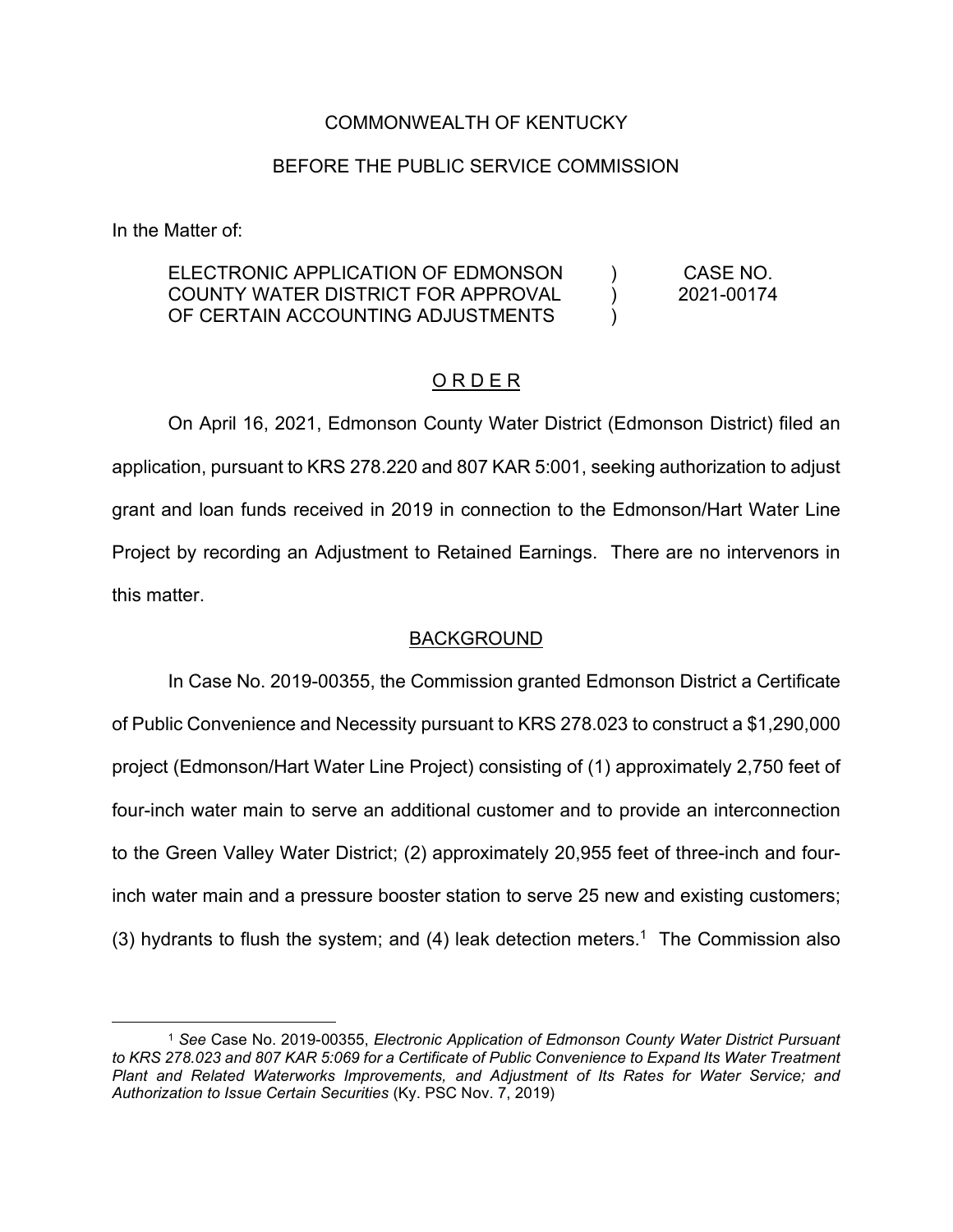authorized Edmonson District to issue \$1,032,000 of Waterworks Revenue Bonds and to obtain a grant of \$258,000 from the United States Department of Agriculture (USDA) acting through Rural Development (RD).<sup>2</sup>

In 2019, Edmonson District received funds from RD in the amount of \$95,294 for its Edmonson/Hart Water Line Project.<sup>3</sup> While performing the calendar year 2019 Audit, Edmonson District's auditor assumed that the RD grant funds were to be used before any of the RD loan proceeds were to be drawn down.<sup>4</sup> The auditor realized that this assumption was incorrect and corrected the error in Edmonson District's 2020 financial statements by debiting Retained Earnings by \$95,294 and crediting the RD liability account by the same amount.<sup>5</sup>

Edmonson District claims that its proposed Retained Earnings adjustment to the 2020 Audit Report ensures that the 2020 and future financial statements more accurately reflect Edmonson District's financial condition and will enhance the credibility of those statements.<sup>6</sup> According to Edmonson District, an adjustment to its 2020 Retained Earnings account is the simplest and least disruptive means to correct the previous reporting error and avoid the need for amendment or modification of earlier financial statements and reports.<sup>7</sup>

<sup>2</sup> *Id.*

<sup>4</sup> *Id.*

<sup>5</sup> *Id.*

<sup>7</sup> *Id.*

<sup>3</sup> Application, Exhibit 3, Letter dated March 31, 2021, from Campbell, Meyers and Rutledge, PLLC.

<sup>6</sup> Application, paragraph 17.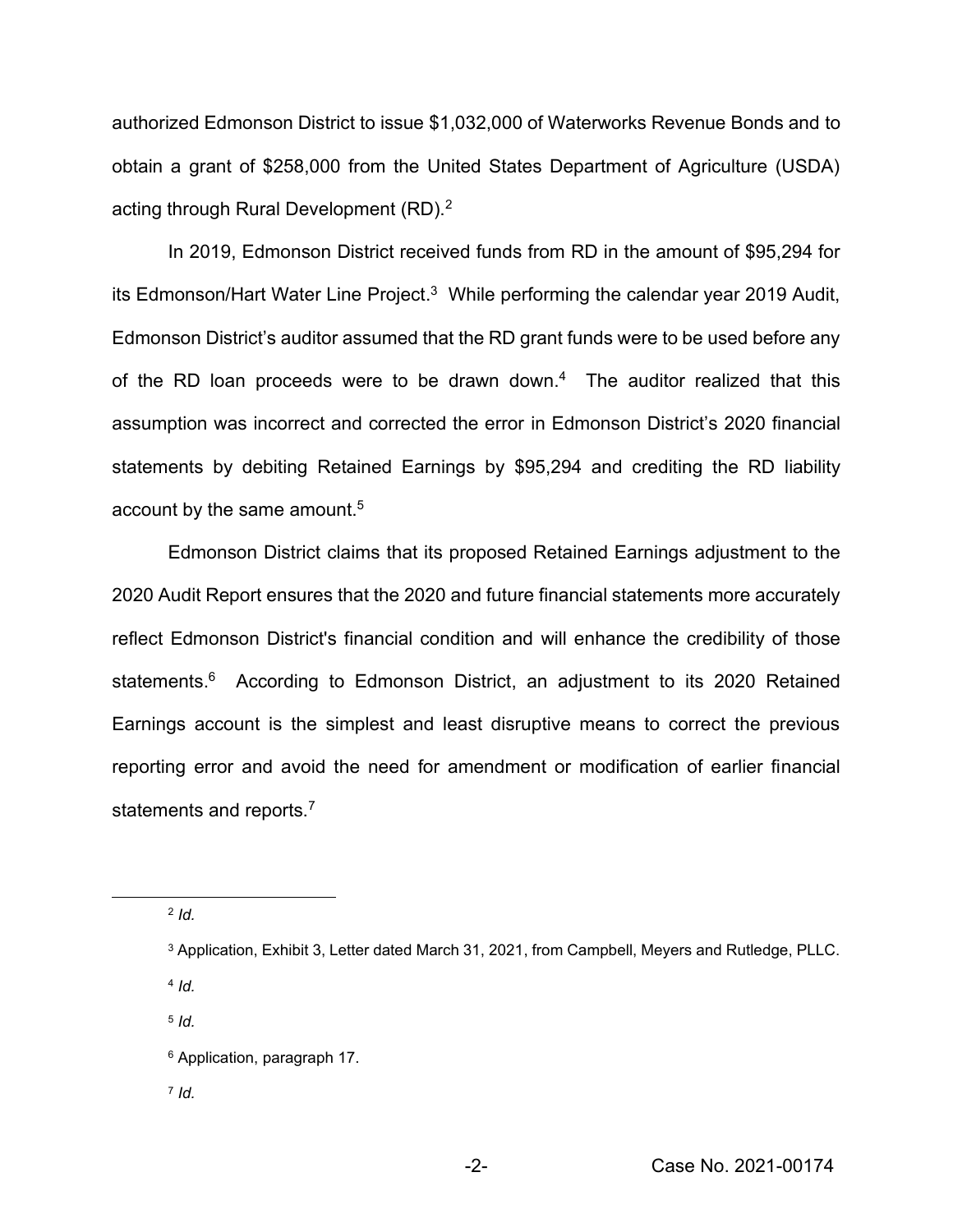# **DISCUSSION**

The Uniform System of Accounts (USoA) for Class A and B Water Districts and Water Associations requires the following:

> All prior period adjustments to retained earnings shall be approved by the Commission. Generally the only type of transaction which will be considered as a prior period adjustment is correction of an error in the financial statements of a prior period. Prior period adjustments, when approved, shall be charged or credited to account 439 - Adjustments to Retained Earnings, and are not considered in income of the period.8

Having reviewed the case record and the requirements established in the USoA,

the Commission finds that Edmonson District's proposed prior period adjustment to

Account No. 439, Adjustments to Retained Earnings meets the requirements of the USoA.

Accordingly, the proposed prior period adjustments as outlined in Edmonson District's

Application should be approved.

# IT IS THEREFORE ORDERED that:

1. Edmonson District is authorized to record the proposed prior period adjustment to Account No. 439, Adjustments to Retained Earnings.

2. This case is closed and removed from the Commission's docket.

<sup>8</sup> USoA, Accounting Instructions, General - Prior Period Items, 8.A and 8.B at 16.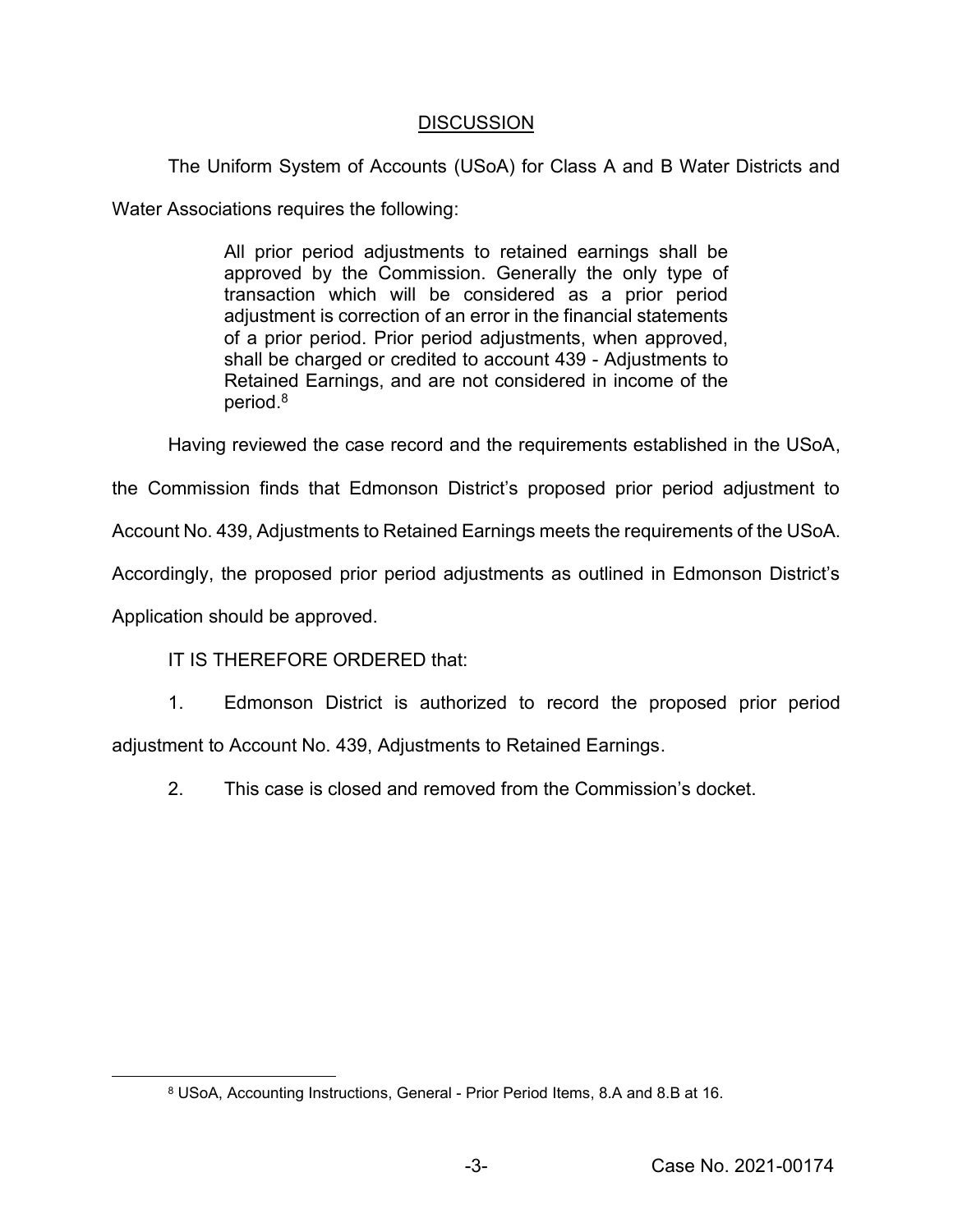By the Commission



ATTEST:

\_\_\_\_\_\_\_\_\_\_\_\_\_\_\_\_\_\_\_\_\_\_

Executive Director

Case No. 2021-00174